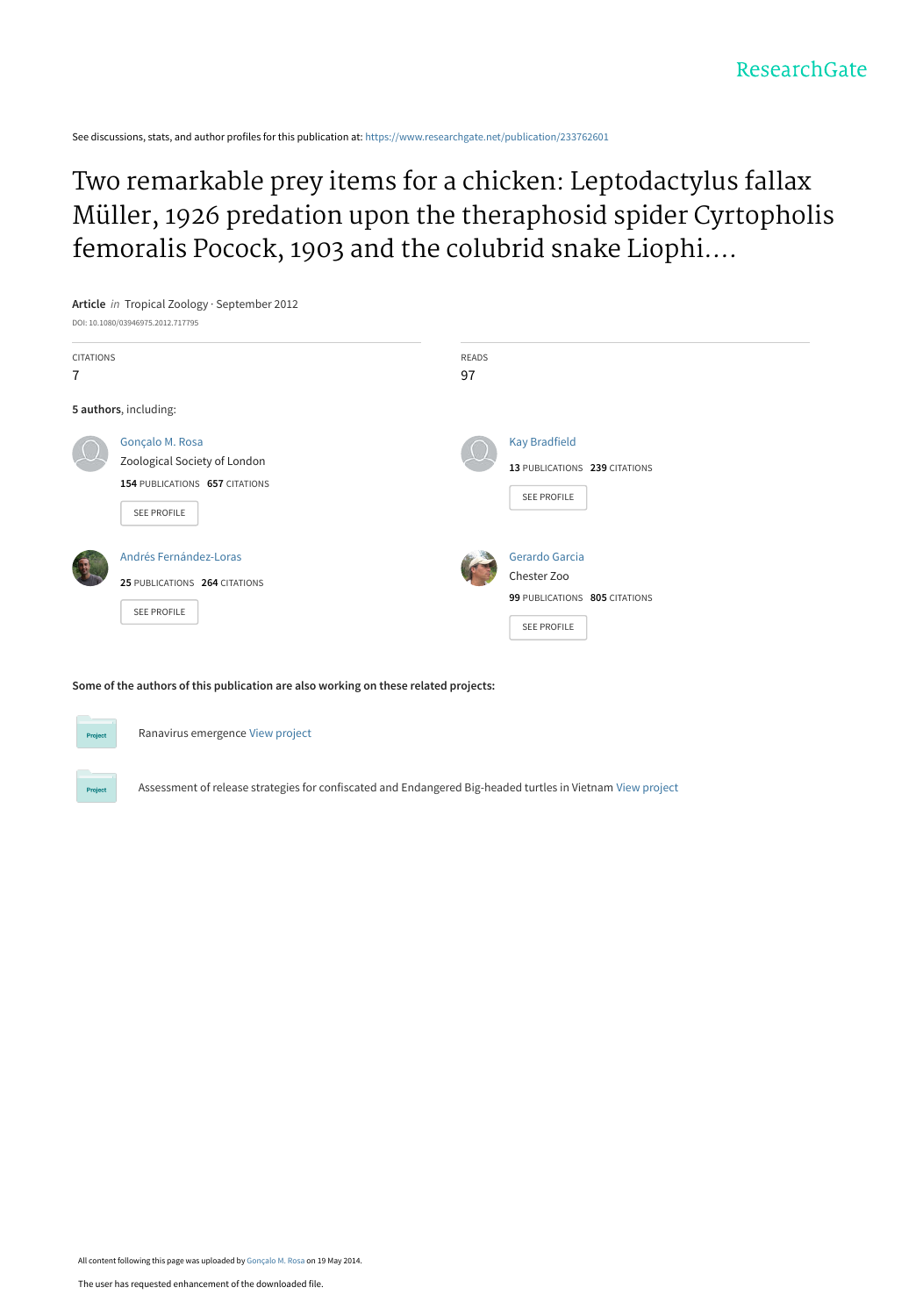

## Two remarkable prey items for a chicken: Leptodactylus fallax Müller, 1926 predation upon the theraphosid spider Cyrtopholis femoralis Pocock, 1903 and the colubrid snake Liophis juliae (Cope, 1879)

Gonçalo M. Rosa<sup>a,b,c</sup>\*, Kay Bradfield<sup>b,d</sup>, Andrés Fernández-Loras<sup>b,e</sup>, Gerardo Garcia<sup>b,f</sup> and Benjamin Tapley<sup>g</sup>

<sup>a</sup>Durrell Institute of Conservation and Ecology, School of Anthropology and Conservation, University of Kent, Canterbury, Kent CT2 7NR, UK; <sup>b</sup>Durrell Wildlife Conservation Trust, Les Augrés Manor, La Profonde Rue, Trinity, Jersey, Channel Islands, UK; <sup>c</sup>Centro de Biologia Ambiental, Faculdade de Ciências da Universidade de Lisboa, Bloco C2. Campo Grande, 1749-016 Lisboa, Portugal; <sup>d</sup>Perth Zoo, 20 Labouchere Rd, South Perth 6151, Western Australia, Australia;<br><sup>e</sup> Departamento de Biodiversidad y Biología Evolutiva, Museo Nacional de Cinneias Naturales  $e^{\theta}$ Departamento de Biodiversidad y Biología Evolutiva, Museo Nacional de Ciencias Naturales-CSIC, José Gutiérrez Abascal 2, 28006 Madrid, Spain; <sup>f</sup>Chester Zoo, Upton-by-Chester, Chester CH2 1LH, UK; <sup>8</sup>Zoological Society of London, Regents Park, London NW1 4RY, UK

(Received 2 May 2012; final version received 23 July 2012; first published online 17 September 2012)

Published records of amphibians preying on either large spiders or snakes in the wild are rare; this note documents predation by individuals of one amphibian species on both large spiders and snakes. Mountain chicken frogs (Leptodactylus fallax), which are amongst the largest frogs in the world, were observed successfully consuming the theraphosid spider Cyrtopholis femoralis on two occasions and attempting to consume another one on a further occasion on Montserrat. They were also found to have consumed the colubrid snake Liophis juliae on Dominica. This is the first theraphosid and the fourth snake species identified in the diet of  $L$ , fallax, and this frog is the first confirmed predator of C. femoralis.

Keywords: Colubridae; diet; Dominica; Leptodactylidae; mountain chicken; Montserrat; Theraphosidae; trophic relationship

Records of spiders preying on amphibians are fairly common in scientific literature, even in larval stages. Wolf spiders and tarantulas are among the main frog predators within the Araneae (e.g. McCormick and Polis 1982, Menin et al. 2005; Schulze and Jansen 2010). The opposite scenario appears to be much rarer, however, with very few and only vague records in peer-reviewed papers of predation events by anurans upon large spiders (e.g. Toft 1980).

Accounts of snakes preying on amphibians are also common in scientific literature and in some areas snakes may be the most significant amphibian predators (see review in Wells 2007). Conversely, anurans have only rarely been recorded to feed on snakes (e.g. Branch 1976; Schwartz and Henderson 1991; Duellman and Lizana 1994; Buley 2003), with most remarkable cases of predation upon reptiles being reported for the voracious Lithobates catesbeianus (Shaw, 1802) (e.g. Adams and Pearl 2007).

The "mountain chicken" (Leptodactylus fallax Müller, 1926), family Leptodactylidae, is among the world's largest anurans, with adult females reaching a snout-vent length

ISSN 0394-6975 print/ISSN 1970-9528 online

q Istituto per lo Studio degli Ecosistemi of the Consiglio Nazionale delle Ricerche, Firenze 2012 <http://dx.doi.org/10.1080/03946975.2012.717795>

<http://www.tandfonline.com>

<sup>\*</sup>Corresponding author. Email: goncalo.m.rosa@gmail.com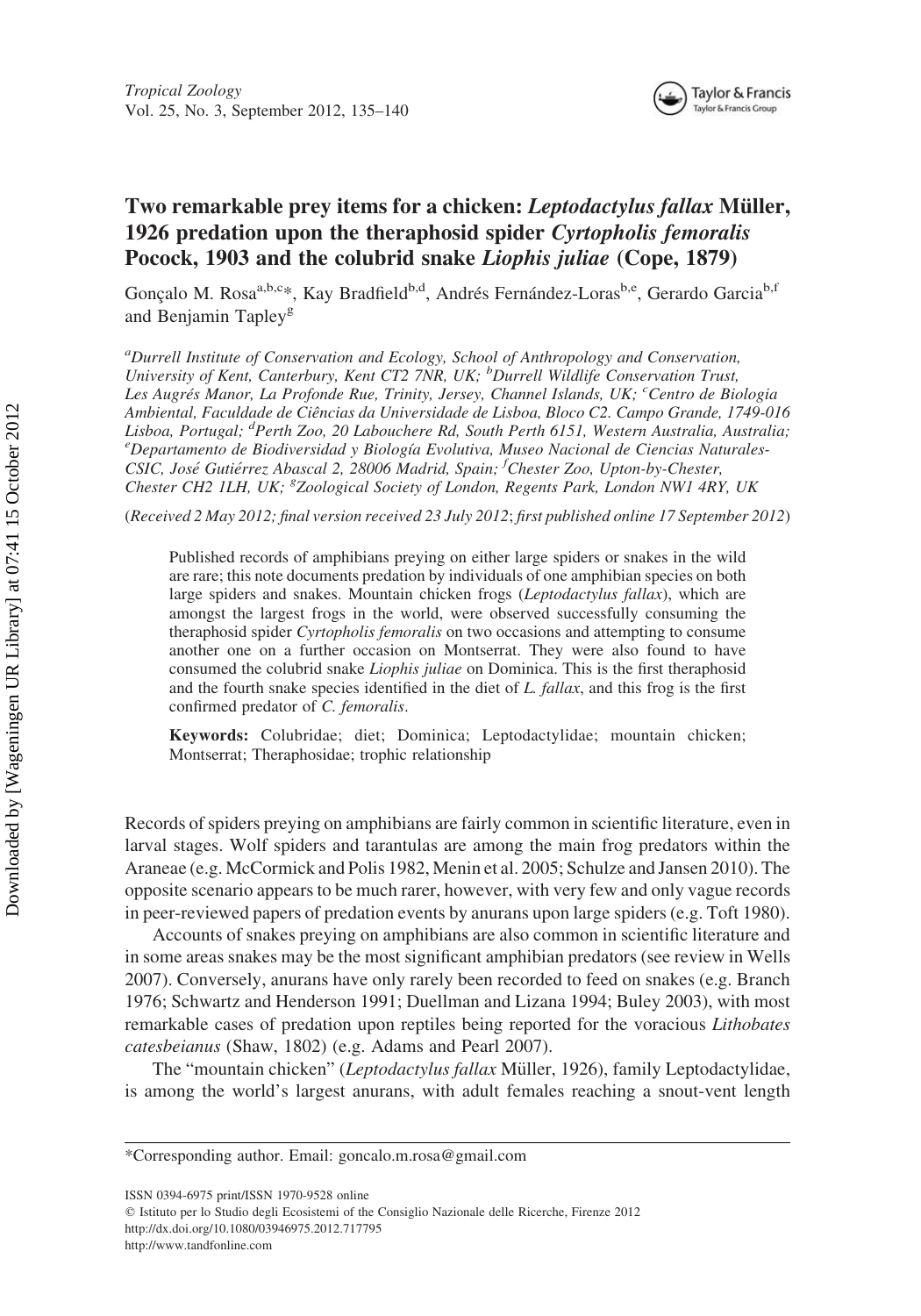(SVL) of 210 mm and a weight up to 1000 g. Regionally endemic to the Lesser Antilles, this species was once found on at least six islands, but is now extant only on Montserrat and Dominica (Lescure 1979; King et al. 2005; Hedges and Heinicke 2007). Several factors are responsible for this decline, including habitat loss, overhunting and the introduction of alien predators. The recent introduction of the amphibian chytrid fungus, Batrachochytrium dendrobatidis, to these two islands has caused a dramatic decline in the remaining populations (Hedges 1993; Kaiser 1994; Garcia et al. 2007; Malhotra et al. 2007; Martin et al. 2007; pers. obs.). L. fallax is now listed as "critically endangered" by the International Union for Conservation of Nature (Fa et al. 2010).

Mountain chickens are terrestrial forest-dwellers and are nocturnal, spending the daytime hidden in burrows and crevices between rocks. A study by Brooks Jr. (1982) on the diet of L. fallax on Dominica showed that the species feeds mainly on invertebrates; primarily crickets, although millipedes, coleopterans and gastropods were also important prey groups. Additionally, centipedes, decapods and small arachnids were present in stomach contents, as well as several unidentifiable groups of invertebrates. Mountain chickens also occasionally prey on vertebrates including small eleutherodactylid frogs, the snake Alsophis manselli Parker, 1933, various Anolis lizard species, small Boa constrictor nebulosa (Lazell, 1964), Typhlops dominicana Stejneger, 1904, and even bats (Brooks Jr. 1982; Schwartz and Henderson 1991; Buley 2003). Here we present two new records in the diet of L. fallax in Montserrat and Dominica, namely the theraphosid spider Cyrtopholis femoralis Pocock, 1903, commonly referred to as the Montserrat tarantula, and the colubrid snake Liophis juliae (Cope, 1879).

Cyrtopholis femoralis is endemic to Montserrat and belongs to the family Theraphosidae, a group of hairy and often very large arachnids (Pocock 1903; Petrunkevitch 1911). In forested areas of the island, these tarantulas can be seen walking on the leaf litter or hidden in their terrestrial burrows, waiting to ambush passing prey. Although abundant, the biology of C. femoralis is poorly known (Carter 1997; Escoubas and Rash 2004), and there is very little detailed data on this species' natural history and ecology.

Liophis juliae, commonly referred to as Julia's ground snake, is a medium-sized colubrid snake (maximum SVL 627 mm) endemic to the Guadeloupe Archipelago and Dominica. It occurs in a variety of habitats, although it is not found at the highest elevations on the islands (Schwartz and Henderson 1991; Malhotra et al. 2007).

Three observations of L. fallax interacting with C. femoralis were made during research work carried out on the island of Montserrat (Leeward Islands of the Lesser Antilles in the Caribbean Sea) in 2009 and 2011. The events were observed along the Fairy Walk Ghaut (stream), in the Centre Hills (740 m above sea level). The Centre Hills are the largest remaining forested area on Montserrat, and contain the majority of the island's biodiversity (Young 2008; Holliday 2009). The Fairy Walk transect is part of a network used to monitor the L. fallax population, and individuals can be seen and heard along this transect during the rainy season (Garcia et al. 2007; Young 2008). Frogs were measured as part of the ongoing study.

The first observation occurred on 28 August 2009 at 23:55. An adult individual of L.  $fallax$  (160 mm SVL) was found approximately 15 m downstream of the beginning of the transect  $(16^{\circ}45'4.48''N, 62^{\circ}10'22.63''W)$  and 10 m from the stream (Figure 1A). When we approached the frog, it had an individual of C. femoralis (body length approximately 40 mm, excluding leg span) inside its mouth, and four legs were hanging out (Figure 1B and C). The L. fallax individual was immobile on the leaf litter; two dismembered spider legs on the ground near its arm suggest that the frog probably used its hand to push the prey into its mouth (Figure 1A). After swallowing twice, the tarantula was completely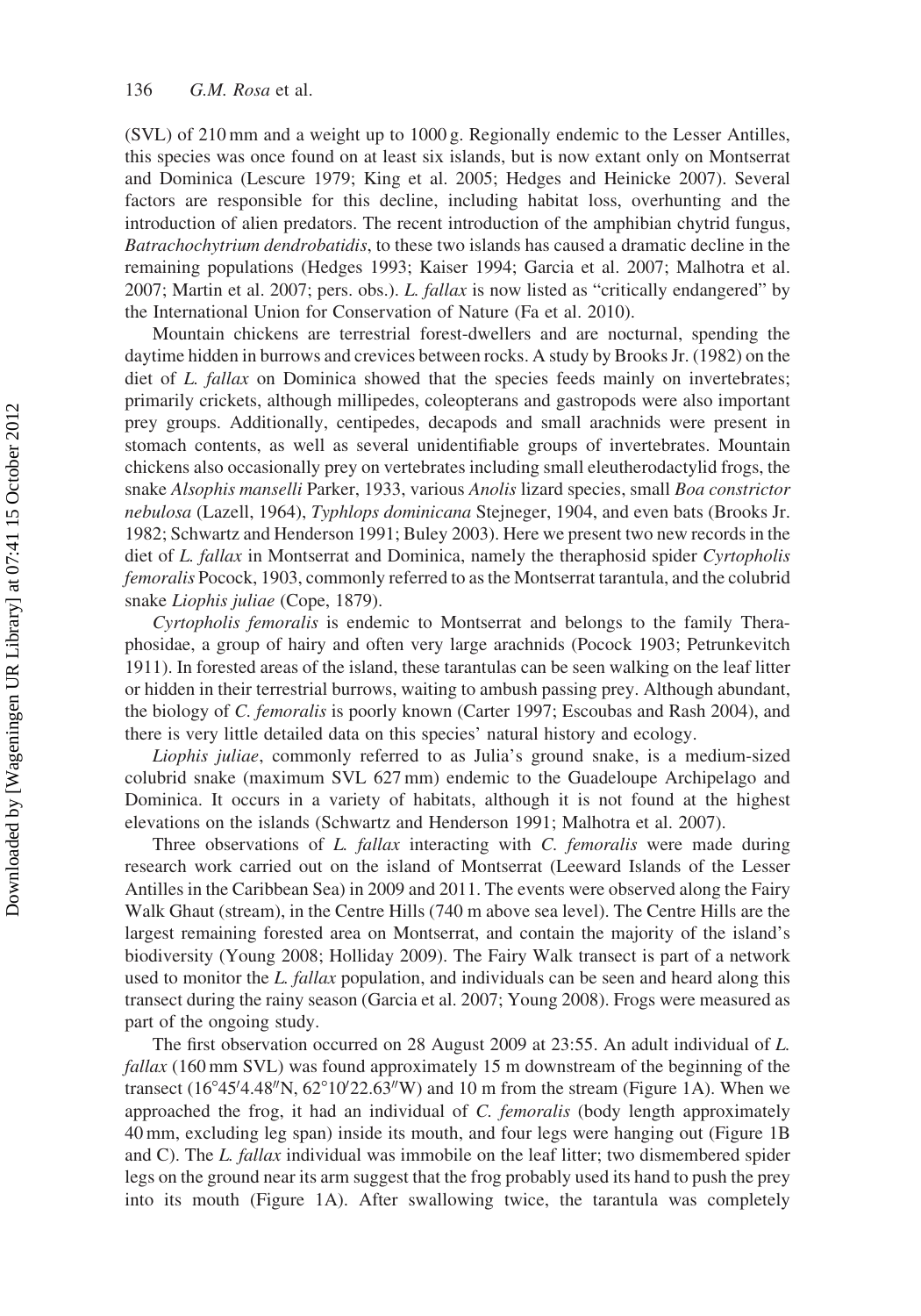

Figure 1. Predation of Cyrtopholis femoralis by the mountain chicken frog, Leptodacylus fallax, observed at the Centre Hills, Montserrat (Lesser Antilles): (A) post-capture moment of mountain chicken upon on a tarantula; (B) frog with the C. femoralis individual inside its mouth; (C) upper view showing tarantula's legs; (D) detail of two tarantula legs hanging over the L. fallax jaw. (A)–(C) took place on 28 August 2009; (D) took place on 9 September 2009. Photos by Gonçalo M. Rosa.

consumed (approximately four minutes after the frog was first observed with the spider in its mouth).

The second event was recorded on 9 September 2009 at 20:00. Another adult mountain chicken (140 mm SVL) was spotted sitting less than 7 m from the stream  $(16^{\circ}45'9.65''N,$ 62°10'50.98"W). A C. femoralis (approximately 35 mm body length) was slowly walking towards the frog on the leaf litter when it was suddenly snapped up. This "sit, wait, and grab" predation strategy has already been suggested by Brooks Jr. (1982). The sequence of events following capture was similar to those previously described: initially there were the terminal portions of several tarantula legs hanging out of the frogs mouth (Figure 1D), and it took the frog four swallows and approximately six minutes to finish consuming the tarantula. As with other voracious anurans, the prey that a mountain chicken can consume will be largely limited by the gape of its jaws and the distension of its stomach (Tyler 1975).

The third observation was on 7 January 2011 at 20:30 in Sweet Water Ghaut (16°46'52.97"N, 62°11'8.10"W). Captive bred frogs had been released one week earlier and were being monitored daily. A young adult mountain chicken (120 mm SVL) was spotted actively chasing a C. femoralis (approximately 35 mm body length), which exhibited defensive behaviour, raising its pedipalps and anterior two pairs of legs (see Petrunkevitch 1926). After several approaches by the frog, the tarantula successfully made a rapid escape avoiding being captured.

Regardless of their size and fearsome reputation, tarantulas are also eaten by several other vertebrate groups (e.g. Nieves 2007). Their neurotoxic venom affects different taxa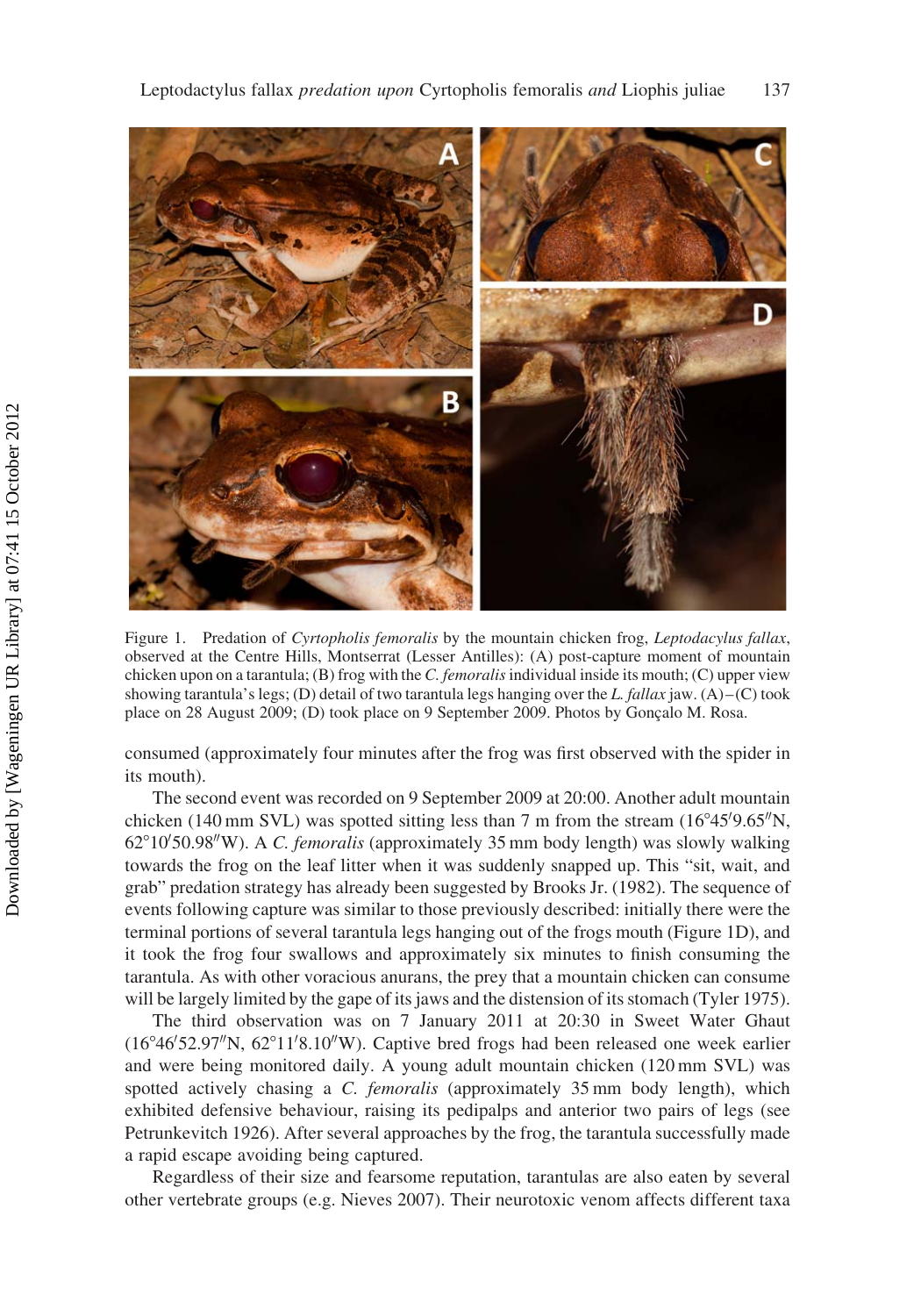

Figure 2. A 45-mm-long body portion of *Liophis juliae* found in faecal material of an adult female Leptodacylus fallax from Dominica. Photo by Benjamin Tapley.

in different ways, causing a variety of symptoms (Baerg 1925; Escoubas and Rash 2004), but no studies on the effect of tarantula venom on anurans have been conducted to date. Nevertheless, being venomous clearly does not prevent some species, including L. fallax, from preying on them. It is worth noting that L. fallax is in fact the first confirmed predator of the Montserrat tarantula.

The observation of an L. fallax preving on L. juliae was made during research work carried out on the island of Dominica in October 2011. An adult female mountain chicken had been collected from the south of the island and brought into the mountain chicken captive breeding facility in Roseau. Several days after capture, this specimen passed faeces containing a 45 mm length of the snake L. juliae. The only other similar sized snake on Dominica is Alsophis sibonius. A. sibonius has two apical pits on each scale (Schwartz and Henderson 1985) and these were lacking on the snake remains obtained from the faecal sample (Figure 2). The mountain chicken had not been fed since it arrived at the facility as the author (B. Tapley) wished to see what it had been feeding on prior to its capture; L. juliae therefore forms part of the natural diet of wild mountain chickens.

This manuscript is the first documented record of predation on a tarantula species by L. fallax, and it adds C. femoralis to the list of prey species for this frog. Another member of the Theraphosidae family occurs in Dominica. However, no instances of predation by L. fallax on Avicularia versicolor (Walckenaer, 1837) have been reported (Nicholas 1998), making this a phenomenon unique to Montserrat. Further studies to fully understand the interactions between these two giants of Montserrat would be very useful, and could contribute to their conservation.

The Montserrat population of L. fallax has been recorded feeding on colubrid snakes (Buley 2003) and boid snakes had previously been recorded in the diet of mountain chickens on Dominica (Schwartz and Henderson 1991); however, the observation of a L. fallax consuming L. juliae represents the first record of its kind for Dominica. We thus suspect that L. fallax consumes other snakes that occur in its range, namely Typhlops monastus Thomas, 1966 on Montserrat and Alsophis sibonius Cope, 1879 on Dominica.

## Acknowledgements

We are grateful to Claude Gerald and the Department of Agriculture in Montserrat for permission to work in Montserrat, and especially to Calvin "Blacka" Fenton, Lloyd "Lloydie" Martin, James "Scriber" Daly, "Big Lloyd", Philemon "Mappie" Murrain, Jervaine Greenaway, Rudolph Lee, James Boatswain, Glenford James, Taves, Tavez Weekes and Sarah-Louise Smith for support in the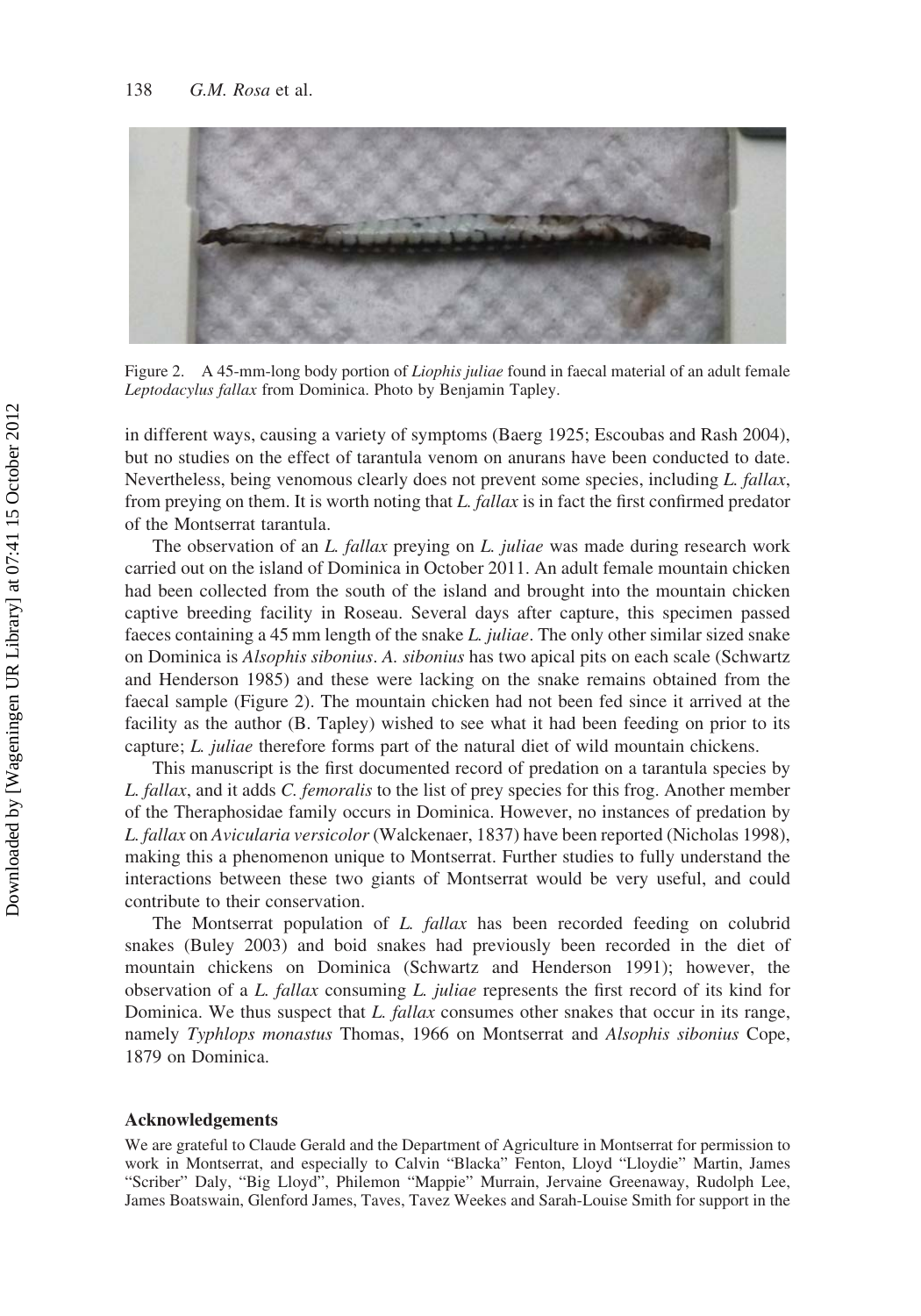field. We are also greatful to Daniel C. Rolim for bibliographic support. In Dominica, we are grateful to the Forestry, Wildlife and Parks division, special thanks extend to Minchinton Burton, Stephen Durand, Machel Sulton, Meckeith George, Randolph "Ronnie" Winston, Arlington James and Ronald Charles. We would like to thank Ian Stephen for his comments as well as the reviewers Frank Glaw and Stefano Vanni by their comments and suggestions that truly have improved our manuscript.

## References

- Adams M, Pearl C. 2007. Problems and opportunities managing invasive Bullfrogs: is there any hope? In: Gherardi F, editor. Biological invaders in inland waters: profiles, distribution, and threats. Dordrecht (The Netherlands): Springer. p. 679–693.
- Baerg WJ. 1925. The effect of the venom of some supposedly poisonous arthropods of the Canal Zone. Annals Entomological Society of America 18:471–478.
- Branch WR. 1976. Two exceptional food records for the African bullfrog Pyxicephalus adspersus (Amphibia, Anura, Ranidae). Journal of Herpetology 10:266–268.
- Brooks GR, Jr.. 1982. An analysis of prey consumed by the anuran, Leptodactylus fallax, from Dominica, West Indies. Biotropica 14:301–309.
- Buley K. 2003. Leptodactylus fallax (mountain chicken), Ophiophagy. Herpetological Review 34:358–359.
- Carter N. 1997. Who's on CITES and why? Forum of the American Tarantula Society 6:172–173.
- Duellman WE, Lizana M. 1994. Biology of a sit-and-wait predator, the leptodactylid frog Ceratophrys cornuta. Herpetologica 50:51–64.
- Escoubas P, Rash L. 2004. Tarantulas: eight-legged pharmacists and combinatorial chemists. Toxicon 43(5):555–574.
- Fa J, Hedges B, Ibéné B, Breuil M, Powell R, Magin C. 2010. Leptodactylus fallax. In: IUCN 2011. IUCN Red List of Threatened Species. Version 2011.2. Available from: [www.iucnredlist.org](http://www.iucnredlist.org) [accessed April 2012].
- Garcia G, Cunningham AA, Horton DL, Garner TWJ, Hyatt A, Hengstberger S, Lopez J, Ogrodowczyk A, Fenton C, Fa JE. 2007. Mountain chickens Leptodactylus fallax and sympatric amphibians appear to be disease free on Montserrat. Oryx 41:398–401.
- Hedges SB. 1993. Global amphibian declines: a perspective from the Caribbean. Biodiversity and Conservation 2:290–303.
- Hedges SB, Heinicke MP. 2007. Molecular phylogeny and biogeography of West Indian frogs of the genus Leptodactylus (Anura, Leptodactylidae). Molecular Phylogenetics and Evolution 44:308–314.
- Holliday SH. 2009. Montserrat: a guide to the Centre Hills. St. John's (Antigua): West Indies Publishing.
- Kaiser H. 1994. Leptodactylus fallax. Catalogue of American amphibians and reptiles. Society for the Study of Amphibians and Reptiles 583:1–3.
- King JD, Rollins-Smith LA, Nielsen PF, John A, Conlon JM. 2005. Characterization of a peptide from skin secretions of male specimens of the frog, Leptodactylus fallax that stimulates aggression in male frogs. Peptides 26(4):597–601.
- Lescure J. 1979. Etude taxonomique et éco-éthologique d'un Amphibien des petites Antilles: Leptodactylus fallax Müller, 1926 (Leptodactylidae). Bulletin du Muséum National d'Histoire Naturelle, Paris 4.e sér. 1:757–774.
- Malhotra A, Thorpe RS, Hypolite E, James A. 2007. A report on the status of the herpetofauna of the Commonwealth of Dominica, West Indies. Applied Herpetology 4:177–194.
- Martin L, Morton MN, Hilton GM, Young RP, Garcia G, Cunningham AA, James A, Gray G, Mendes S. 2007. A species action plan for the Montserrat mountain chicken Leptodactylus fallax. Montserrat: Department of Environment. 63 p.
- McCormick S, Polis GA. 1982. Arthropods that prey on vertebrates. Biological Reviews 57:29–58.
- Menin M, Rodrigues DJ, Azevedo CS. 2005. Predation on amphibians by spiders (Arachnida, Araneae) in the neotropical region. Phyllomedusa 4:39–47.
- Nicholas MR. 1998. The missing link: tarantula hunting on the island of Dominica. Journal of the British Tarantula Society 14:50–61.
- Nieves LO. 2007. Predation on a Tarantula (Cyrtopholis bartholomaei) by a Puerto Rican ground lizard (Ameiva exsul). Iguana 14(4):226–227.

Downloaded by [Wageningen UR Library] at 07:41 15 October 2012 Downloaded by [Wageningen UR Library] at 07:41 15 October 2012